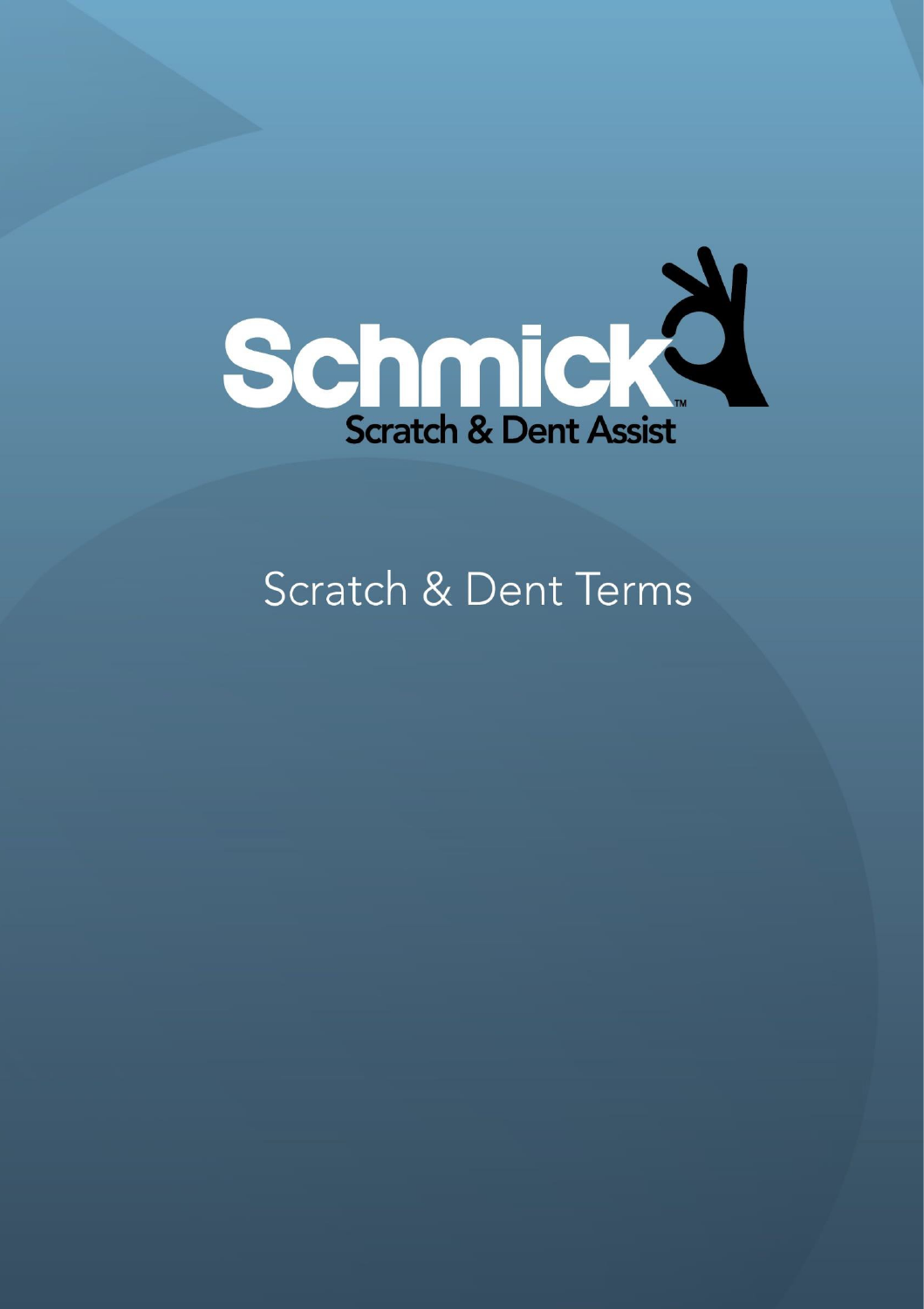

# Index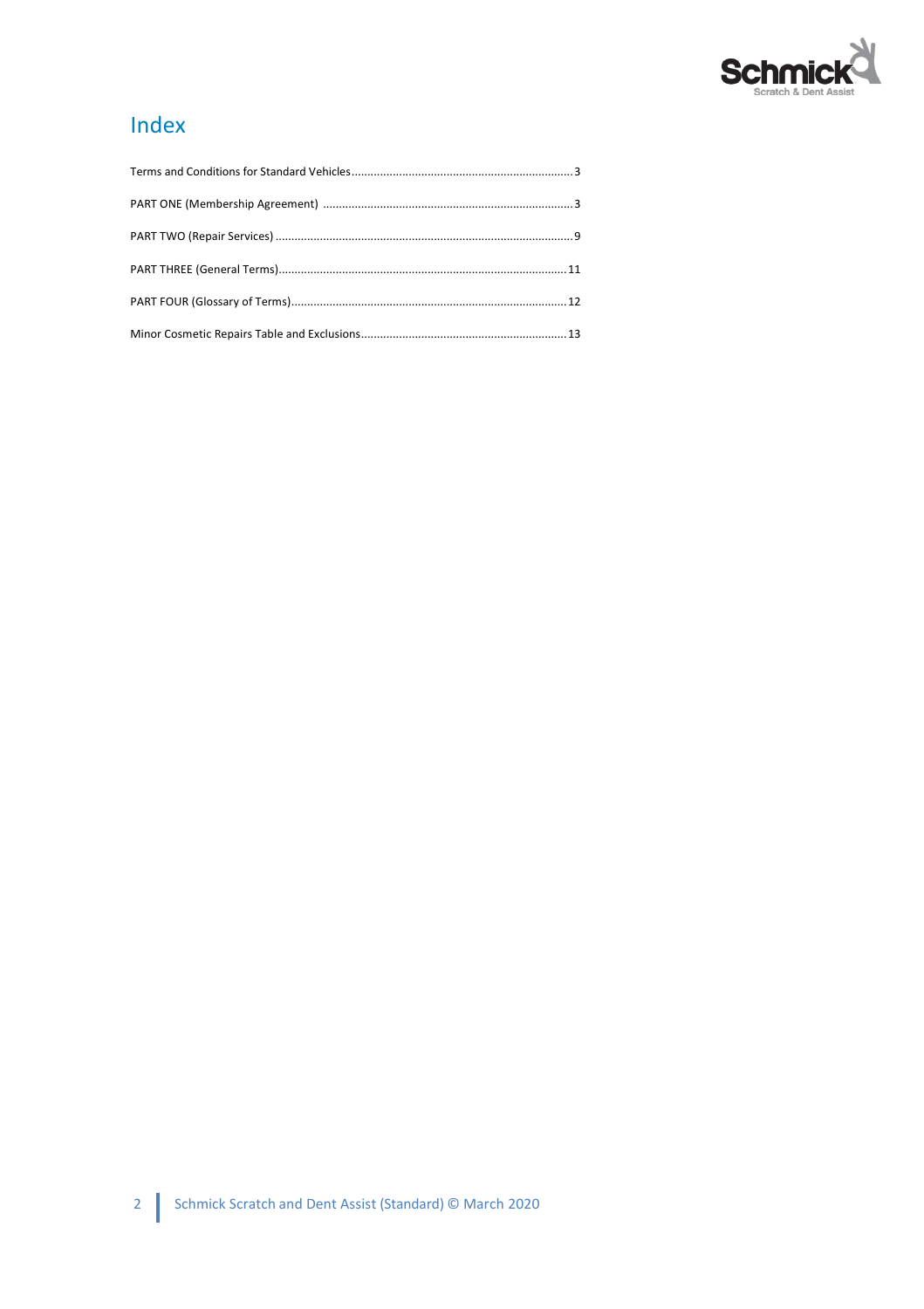

# TERMS AND CONDITIONS FOR STANDARD VEHICLES

### Welcome to Schmick Scratch and Dent Assist

Schmick Car Care Club Pty Ltd ABN 77 139 891 679 (**Schmick**) is the supplier of your Scratch and Dent Assist Membership.

This booklet sets out Schmick's General Terms and Conditions as follows:

- Part One (Scratch and Dent Assist Membership Agreement) sets out the terms and conditions that apply to your Scratch and Dent Assist Membership Agreement.
- Part Two (Repair Services) sets out the procedures for requesting repairs, and the terms and conditions which apply to repairs.
- Part Three (General Terms) sets out some terms and conditions that are common to both your Scratch and Dent Assist Membership Agreement, and the terms and conditions relating to repair services.
- Part Four (Glossary of Terms) is a glossary of terms used in this booklet.

If you have any questions about anything contained in this booklet please call the Schmick Member Service Centre on 1300 567 567.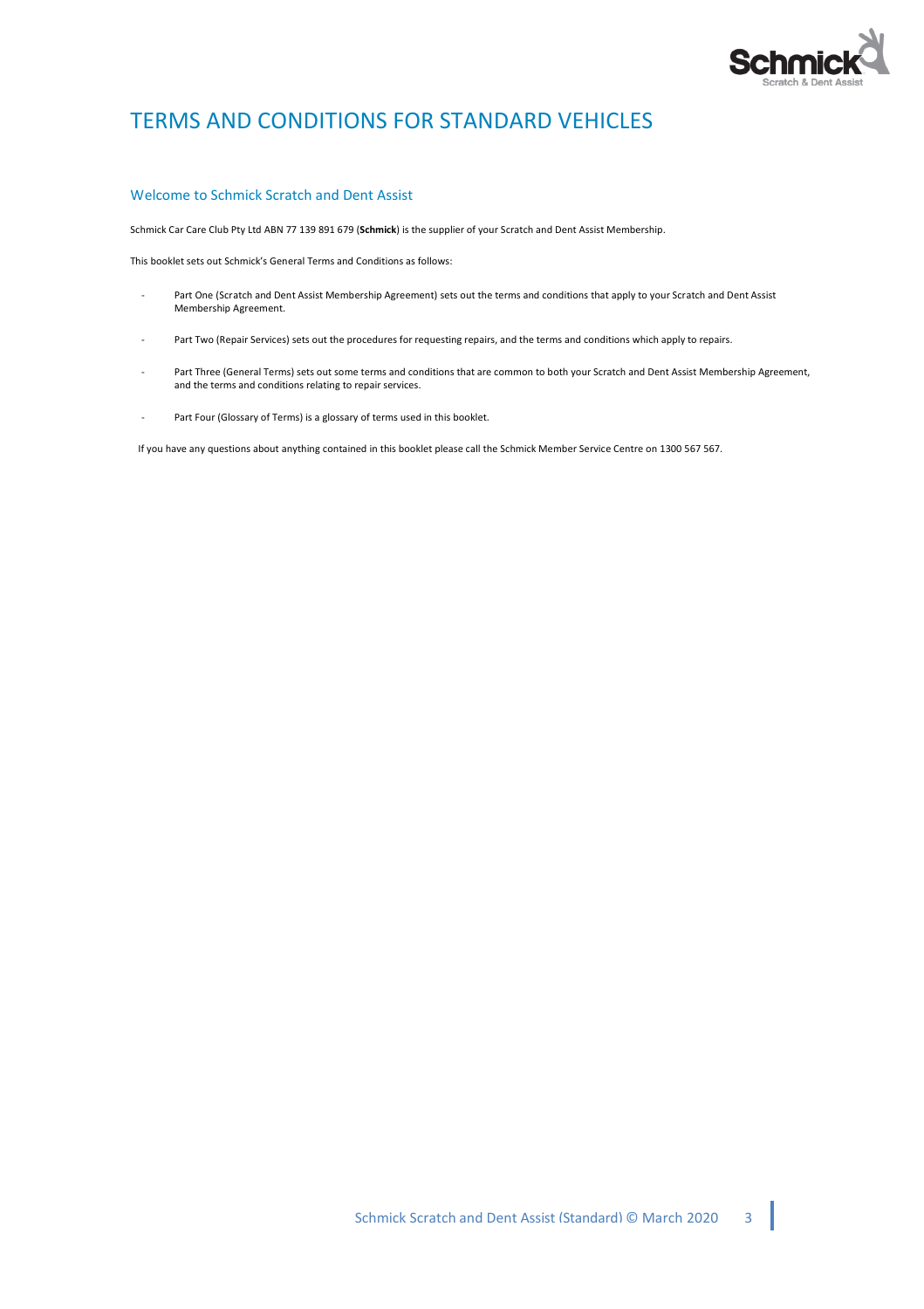

### PART ONE

#### Schmick Scratch and Dent Assist Membership Agreement

#### 1. Membership Benefits

- 1.1. Your Membership of Schmick Scratch and Dent Assist entitles you to the Membership Benefits relating to your particular Membership Program subject to you also complying with your obligations under this Membership Agreement.
- 1.2. As a Member you will enjoy the following benefits in relation to your Nominated Vehicle as well as the Work and Family benefits set out in claus[e 2](#page-3-0) of this Membership Agreement:
	- 1.2.1. The speed and efficiency of Schmick's processes giving priority attention to Member repair requests thereby eliminating the time cost and inconvenience of taking your Vehicle to a repair shop for a quote or repair;
	- 1.2.2. Exclusive access to and use of Schmick's repair request procedures:
		- (a) Online via the members' page on the Schmick website;
		- (b) Online via the member-exclusive Schmick mobile application; or via
		- (c) The Schmick national number;
	- 1.2.3. The convenience of having a qualified Schmick approved repair technician in a fully equipped mobile repair facility come to you at your location within the Service Area to evaluate your repair requirements and if you accept the Repair Quote in many cases immediately perform Minor Cosmetic Repairs;
	- 1.2.4. No limits on the number of times you can request Repair Quotes for Minor Cosmetic Repairs;
	- 1.2.5. No limits on the number of times you can have Minor Cosmetic Repairs performed subject to you accepting Repair Quotes;
	- 1.2.6. In addition to your rights under the Australian Consumer Law, we provide a warranty for repair work we perform;
	- 1.2.7. Schmick's free inspection and appraisal service in relation to repairs that are not Minor Cosmetic Repairs;
	- 1.2.8. General car care advice and tips on the Schmick web site to maintain the cosmetic appearance and condition of your Vehicle;
	- 1.2.9. Other Membership benefits from time to time including third party discounts published on Schmick's website.
- <span id="page-3-0"></span>2. Other Work and Family Benefits

If requested by you, Schmick may in its discretion provide quotations for other repair work on Vehicles owned by you or by a family member that are not your Nominated Vehicle and not included under the Membership Program. If this service is offered by Schmick in connection with your Nominated Vehicle's Membership Program it will be stated in your Membership Program Schedule as "Family Benefits" and the following will apply:

- 2.1. Schmick will not be under any obligation to quote on the work or to carry out the work unless you first accept the quote and you and your family member will not be under any obligation to accept the quote.
- 2.2. If Schmick agrees to provide a Repair Quote to you, and you accept that quote, the work performed will be undertaken pursuant to the Repair Contract. Your liability to pay the Repair Fee will arise under the Repair Contract, being a service contract based in part on the Repair Quote.
- 2.3. If Schmick agrees to provide a Repair Quote you can have reasonable expectations that the quote will be calculated using a discounted rate than that used when Schmick offer quotes for non-members.
- 3. Nature of Membership Agreement
	- 3.1. Schmick's obligations to you under this agreement are limited to delivering the Membership Benefits and if you want to access Schmick's repair services you may only do so in accordance with the procedures set out in Part Two – Repair Services.
	- 3.2. Schmick is not obliged or required by virtue of your Membership Agreement to indemnify you or any person against or compensate you for any loss or damage to your Vehicle occasioned as a consequence of any event or to rectify or repair such damage.
	- 3.3. Your Membership Agreement is not intended to substitute for your normal motor vehicle insurance policy and it is not suitable for the purposes of managing the financial risk associated with damage being occasioned to your Vehicle or financial loss associated with such damage.
	- 3.4. Your Membership Agreement does not confer upon or otherwise give you any rights or entitlements as a shareholder of Schmick or as a member of any company association or organisation.
- 4. When your Membership starts
	- 4.1. Your Membership starts on the date set out in your Membership Program subject to the following:
		- 4.1.1. receipt of payment of the Membership Fee;
- 4 Schmick Scratch and Dent Assist (Standard) © March 2020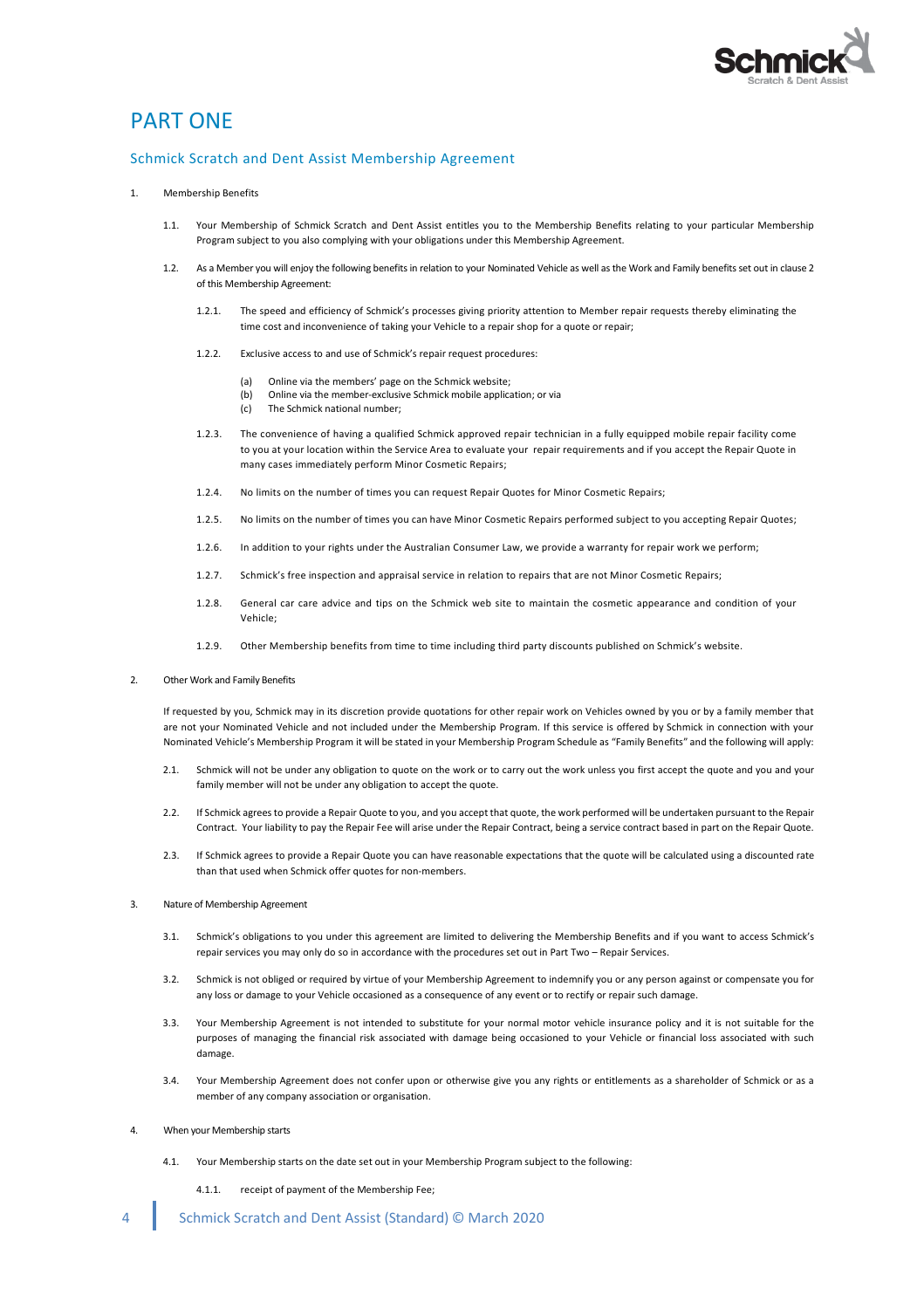

- 4.1.2. you providing accurate details about you and your Vehicle so that Schmick can register your Vehicle as a Nominated Vehicle;
- 4.1.3. Schmick reserves the right to reject any Vehicle for registration without giving any reason for doing so; and
- 4.1.4. if Schmick rejects your Vehicle, Schmick will return your Membership Fee without deduction, and you will not be registered for nor receive any benefits from the Membership Program.

#### 5. Membership Fees

- 5.1. You must pay the Membership Fee when applying for the selected Membership Program.
- 5.2. Acceptance of your Vehicle as a Nominated Vehicle for membership in the selected Membership Program is subject to Pre-Qualification if specified in the Membership Program Schedule. If your Vehicle is subject to Pre-Qualification:
	- 5.2.1. Schmick may require an inspection of your Vehicle by an Approved Inspector to ascertain its condition;
	- 5.2.2. The Approved Inspector's decision whether Schmick will accept your Vehicle for registration as a Nominated Vehicle is final;
	- 5.2.3. If your Vehicle is not accepted for a particular Membership Program, Schmick will refund your Membership Fee.

#### 6. Membership Renewals

- 6.1. Platinum Memberships cannot be renewed, but you may request to purchase a further Membership for your Nominated Vehicle by contacting the dealer through which you purchased your original Membership. Any additional period of Membership will be offered at the discretion of the dealer at its then-current pricing, and will be subject to Schmick's approval (including Pre-Qualification of your Nominated Vehicle). If you purchase an additional Membership prior to the expiry of your existing Membership, then no Waiting Period will apply. Otherwise, your new Membership will be subject to the applicable Waiting Period.
- 6.2. If you hold a Schmick Gold Membership which is an annual Membership, your Membership Program for your Nominated Vehicle will be automatically renewed for a further Term (of twelve (12) Months) subject to the following:
	- 6.2.1. You will be sent an invoice for the Membership Fee applicable for the new term and your credit card will be charged that Membership Fee prior to the End Date;
	- 6.2.2. If your credit card payment fails to clear when charged, then your Membership will lapse without further notice and your Nominated Vehicle may be excluded from any future participation under any Membership Program;
	- 6.2.3. You can cancel your Membership renewal at any time by giving Schmick thirty (30) days' prior written notice, on the condition that you pay any money outstanding to Schmick for Repair Fees. For clarity, you will not be entitled to a refund of any fees that you have already paid in respect of your Membership.
- 6.3. If you hold a Schmick Gold Membership which is a Monthly Membership, your Membership Program for your Nominated Vehicle will be automatically renewed for a further Term (of one (1) Month) subject to the following:
	- 6.3.1. You will be sent an invoice for the Membership Fee applicable for the new term and your credit card will be charged that Membership Fee prior to the End Date;
	- 6.3.2. If your credit card payment fails to clear when charged, then your Membership will lapse without further notice and your Nominated Vehicle may be excluded from any future participation under any Membership Program; and
	- 6.3.3. You can cancel your Membership at any time by giving Schmick thirty (30) days' prior written notice, on the condition that you pay any money outstanding to Schmick for Repair Fees. For clarity, you will not be entitled to a refund of any fees that you have already paid in respect of your Membership.
- 6.4. If your Schmick Gold Membership lapses due to a failed credit card payment, you may request that Schmick reinstate your Membership provided that it less than four (4) weeks has elapsed following the End Date. Schmick may, at its sole discretion and subject to further Pre-Qualification of your Nominated Vehicle, reinstate and renew your Membership. The Waiting Period will apply to any repairs under your new Membership and you will be required to pay Membership Fees at the applicable current rate.
- 6.5. Despite the foregoing, Schmick may decide not to automatically renew your Schmick Gold Membership in its discretion, for example, if the service is being discontinued. Schmick will first notify you and advise you of any alternative Membership options available to you, before your Membership ends.

#### 7. Conditions of Membership

- 7.1. The following conditions apply to your Membership in order to preserve the high quality of Schmick's cosmetic repair services and Schmick's reputation and standing for delivering high quality cosmetic repairs:
	- 7.1.1. If you apply for the Schmick Gold Program your Nominated Vehicle must either be less than four (4) month's old from the date of initial registration or must be approved by a Schmick Authorised Person. In either case the Nominated Vehicle must not have sustained any damage existing prior to the commencement of this Membership Agreement.
	- 7.1.2. If you apply for the Schmick Platinum Membership Program, the Nominated Vehicle must either be new or if it is used it must have been purchased by you from an Authorised Dealer and it must have been no more than 7 years since initial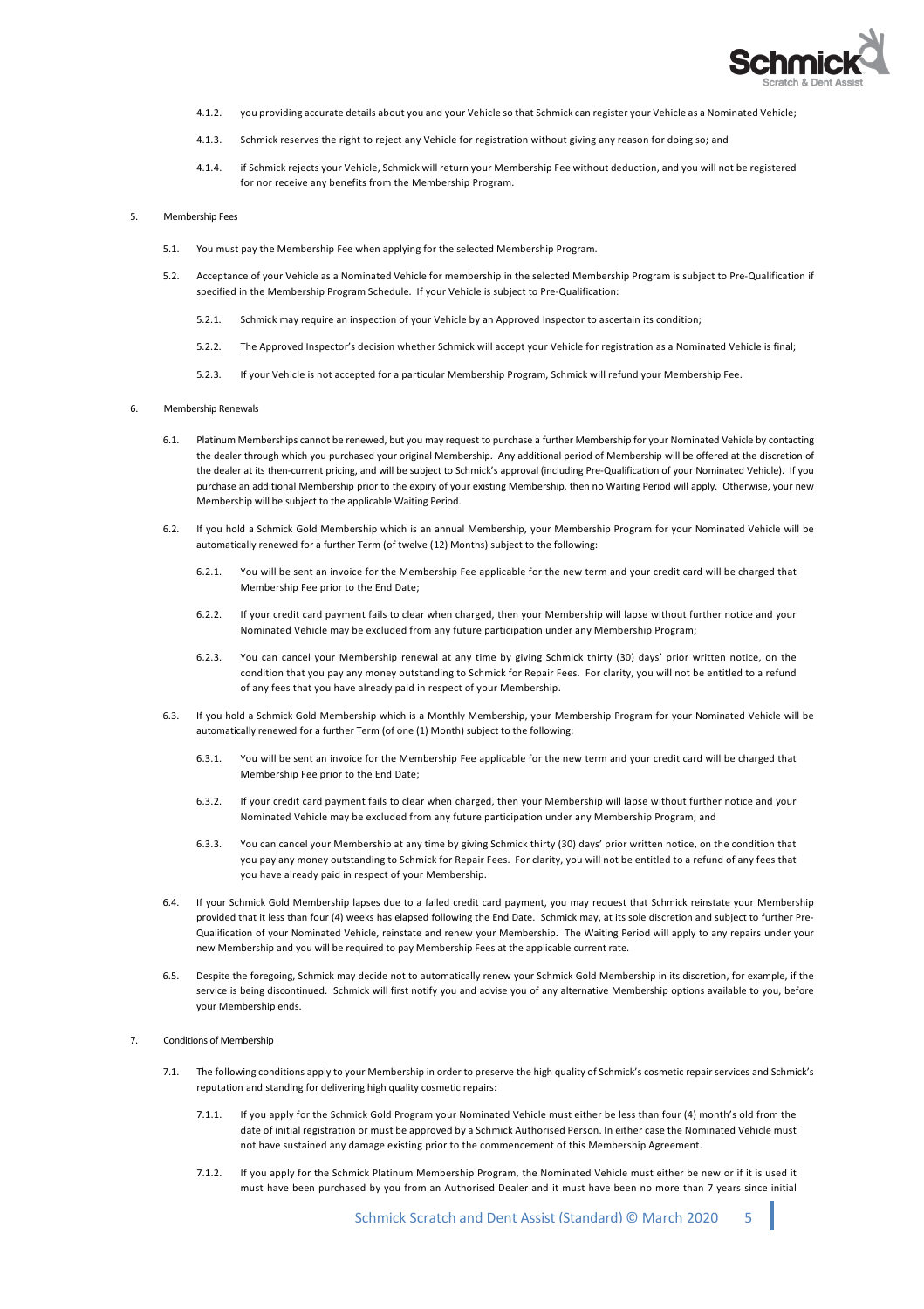

registration of the Nominated Vehicle and must not have sustained any damage existing prior to the commencement of this Membership Agreement.

- 7.2. You agree to provide complete and accurate information about yourself and your Vehicle to any Authorised Person for entry into the Schmick Sales Portal for the acceptance of your Vehicle into a Membership Program.
- 7.3. If any information you have provided about your Vehicle proves to be incomplete or inaccurate Schmick may do as follows:
	- 7.3.1. End this agreement (in which case all Schmick's obligations under this agreement will cease); and
	- 7.3.2. Refuse to provide any Repair Quotes or enter into any Repair Contracts.
- 8. Confirmation of Agreement

By supplying any information or materials to register your Nominated Vehicle for a Membership Program you confirm that you have read understood and agreed to all provisions in this booklet, including Part 1 (Schmick Scratch and Dent Assist Membership Agreement), Part 2 (Repair Services), Part 3 (General Terms) and Part 4 (Glossary of Terms).

- Transfer of Membership
	- 9.1. Replacement Vehicle: If you sell or transfer your Nominated Vehicle, Schmick may in its absolute discretion agree to transfer the benefits of the Membership Program once to another Nominated Vehicle, provided that the replacement Nominated Vehicle is not older than the original Nominated Vehicle. The replacement Nominated Vehicle will be subject to Pre-Qualification. Schmick will not permit more than one transfer for any Membership.
	- 9.2. Transfer of Ownership: Your Membership is personal to you and it cannot be transferred to any other person. The Membership benefits apply to your Nominated Vehicle only for so long as you are the registered owner. Your Membership will automatically come to an end if you sell or transfer the Nominated Vehicle. Schmick may in its absolute discretion agree to transfer the benefits of the Membership for the balance of any Term to the new owner of the Nominated Vehicle if the new owner makes an application to Schmick under the Membership Program and pays Schmick a transfer fee (as specified by Schmick).
- 10. Information and Privacy
	- 10.1. Schmick's Privacy Policy governs how Schmick collects, uses, shares and stores your personal information. You agree that we may access, store and use any information that you provide in accordance with the terms of Schmick's Privacy Policy.
	- 10.2. You consent to providing the information about you and your Vehicle to the Authorised Person for the purpose of entering that information into the Schmick Sales Portal to apply to have your Vehicle accepted by Schmick as a Nominated Vehicle for the Membership Program you select.
	- 10.3. For training and quality purposes your phone calls to Schmick may be monitored and recorded.
	- 10.4. Schmick will provide you with access to and the ability to correct your personal information held by Schmick on request by you.
- <span id="page-5-1"></span>11. Cancellation of this agreement by you
	- 11.1. Subject to clause [11.2:](#page-5-0)

11.1.1. where you hold a Platinum Membership within the first (7) days after the Start Date; or

11.1.2. during the Waiting Period,

you may cancel your Membership and request a full refund of your Membership Fee, if you notify Schmick in writing of your cancellation prior to the expiry of the Waiting Period, in which case this Membership Agreement will come to an end when Schmick accepts your cancellation, and Schmick will refund your Membership Fee to you.

- <span id="page-5-0"></span>11.2. Notwithstanding clause [11.1,](#page-5-1) you will not receive a refund of your Membership Fee if you cancel your Membership during the Waiting Period and a Repair Contract was entered into in respect of your Nominated Vehicle prior to the expiration of the Waiting Period.
- <span id="page-5-2"></span>11.3. You may request to cancel any kind of Membership immediately by sending a written notice along with proof of the purchase of your Membership (clearly showing the purchase price paid) to admin@schmickclub.com if:
	- 11.3.1. the price of minor repairs under clause [2.1](#page-7-0) of Part Two is increased by Schmick by more than 50% over your current Membership Term;
	- 11.3.2. two or more categories of Minor Cosmetic Repair which were included at the time you paid your Membership Fee for the current Term, are removed under clause clause 2.1 of Part Two (and no additional repair types are added); or
	- 11.3.3. Schmick modifies the terms of this Membership Agreement under claus[e 1.1](#page-9-0)[–1.2](#page-9-1) of Part Three unfairly and in such as way as to cause you a material adverse impact, such as a substantial reduction in the value of your Membership, without providing any corresponding benefit.
- 11.4. If you make a request under claus[e 11.3](#page-5-2) we will confirm within 14 days whether your request has been approved. If your request is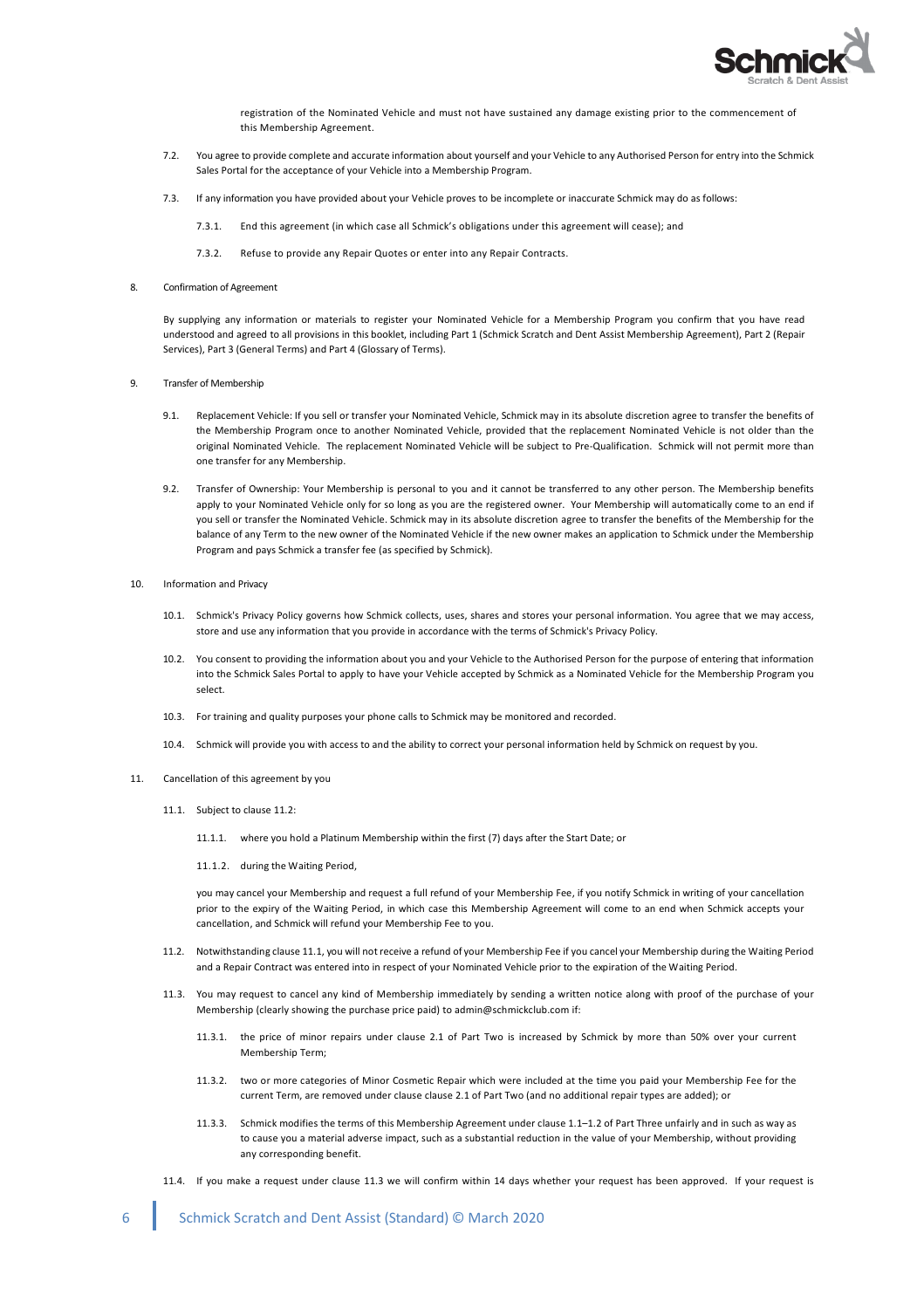

approved, then subject to you paying the Administration Fee, Schmick will issue you with a pro-rata refund of your paid-up Membership Fee for the current term (being the proportion of your Membership Fee which represents the unexpired portion of the Term of your Membership calculated from the day after cancellation).

- 12. Cancellation of this agreement by Schmick
	- 12.1. Schmick may suspend all entitlements under any Membership Program for your Nominated Vehicle and may refuse to provide Repair Quotes for so long as you owe any money to Schmick.
	- 12.2. Schmick may end its Membership Agreement by written notice to take effect immediately on the date of the notice:
		- 12.2.1. If you fail to make payment of Repair Fees or decline to make such payment within seven (7) days of a demand;
		- 12.2.2. If you owe any other money to Schmick for more than thirty (30) days;
		- 12.2.3. If any information you provide about you or your Nominated Vehicle is inaccurate or untrue;
		- 12.2.4. If Schmick believes, in its absolute discretion, you (or your representative) are acting in a threatening or abusive manner.
	- 12.3. If Schmick ends the Membership Agreement, all obligations and liabilities of Schmick to you under your Membership Program will end. You will not be entitled to any refund of Membership fees already paid. Schmick may still recover any Repair Fees you owe under any Repair Contract.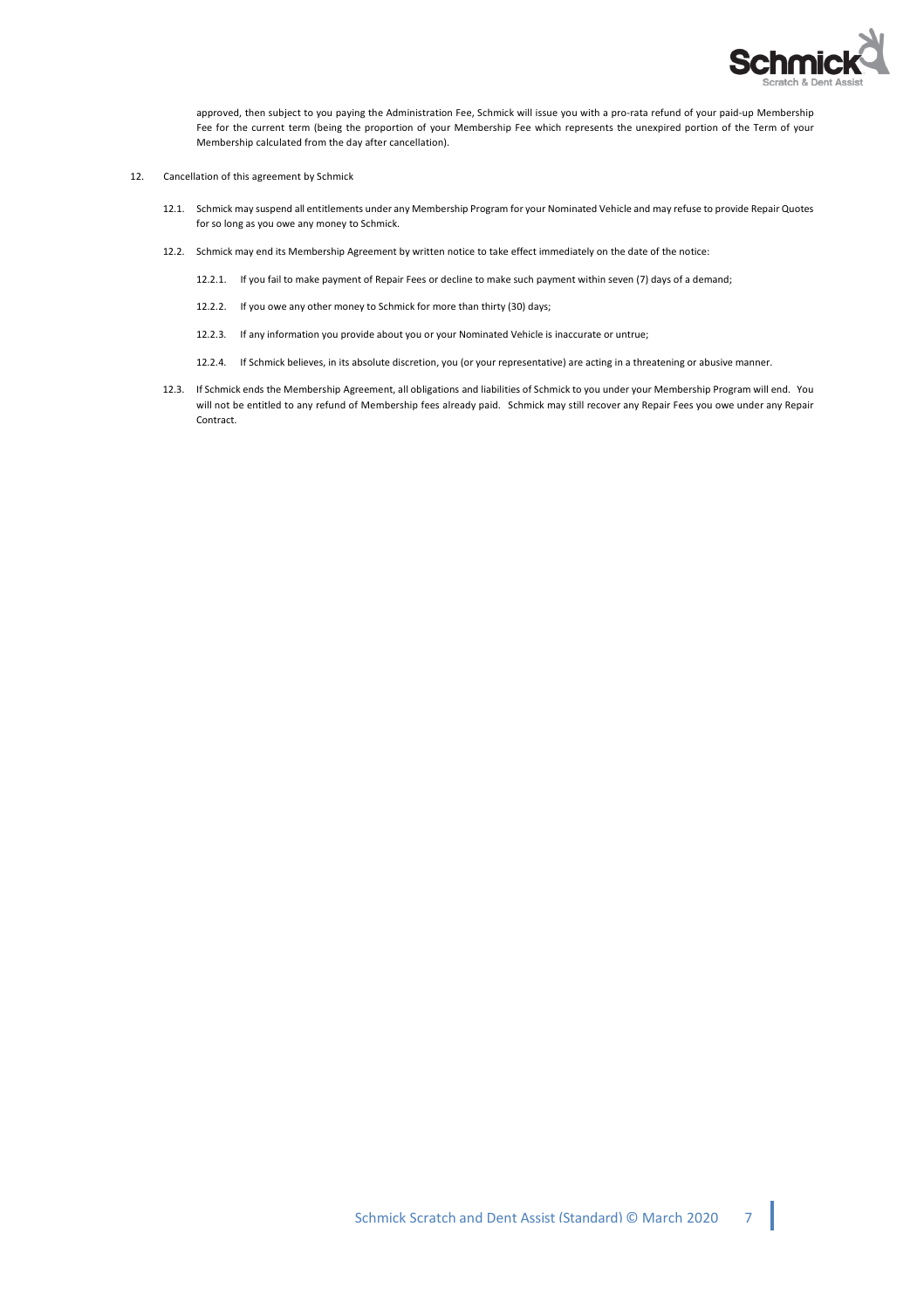

# PART TWO

### Schmick's Repair Services

The following terms and conditions of agreement shall apply each time you wish to access Schmick's repair services under your Membership Program.

- 1. Requesting a Repair Quote
	- 1.1. The Waiting Period under your particular Membership Program applies before you can request a Repair Quote for your Nominated Vehicle.
	- 1.2. To request a Repair Quote you must first take a separate photo of each area of damage to your Nominated Vehicle for which you request a repair. You must then submit each photo to Schmick together with your membership details related to your Nominated Vehicle. You may submit the photos and your membership details as follows:
		- 12.3.1. On-line through Schmick's mobile application;
		- 12.3.2. On-line through the Member's page of the Schmick web site (by following the procedures set out); or
		- 12.3.3. By calling the Schmick national number and by following the procedures the call centre explains.
- <span id="page-7-1"></span><span id="page-7-0"></span>2. Schmick's Assessment Process
	- 2.1. Schmick's pricing for repairs including Minor Cosmetic Repairs is not fixed and may vary up or down from time to time. Schmick may also change its definition of or specifications for Minor Cosmetic Repairs, for example, as new technologies and processes become available. All repairs are subject to assessment and quote by a Schmick technician before a Repair Contract is made.
	- 2.2. Schmick may decline to provide a Repair Quote or perform repairs for any reason. For example, without limitation, if a Schmick technician is of the opinion that the repair is not a Minor Cosmetic Repair or if there is structural damage to your Vehicle or if you are in breach of your Membership Agreement, Schmick may decline to provide a Repair Quote or perform a repair.
	- 2.3. Subject to clauses [2.1](#page-7-0) and [2.2,](#page-7-1) Schmick will assess each request for a repair on its merits and decide if it is able to provide a Repair Quote for your consideration. The decision by Schmick on whether to provide a Repair Quote is in its absolute discretion and final.
	- 2.4. Repair Quotes provided by Schmick for Minor Cosmetic Repairs will reflect the current pricing and specifications published on the members' page on Schmick's website as at the date of your request.
	- 2.5. At Schmick's sole discretion, Schmick may provide a Repair Quote for repairs other than Minor Cosmetic Repairs. Depending on the circumstances, Repair Quotes may be provided either by telephone or in person after an inspection by a Schmick technician.
	- 2.6. Schmick will endeavor to process requests for Minor Cosmetic Repairs and perform those repairs within twenty one (21) days of receipt of your request for a Repair Quote (subject to you accepting any Repair Quote) however between December 15th and January 15th you may experience a longer waiting period before Schmick is able to attend to your request.
	- 2.7. Schmick's Repair Quote will comprise a statement of the repair work to be performed including setting out details of any Minor Cosmetic Repairs and the price to be charged as the Repair Fee for the repairs and any other details that Schmick's technician considers appropriate. Schmick may provide the Repair Quote (and you may accept it) verbally.

#### <span id="page-7-3"></span>3. Repair Contract

- 3.1. You must accept a Repair Quote and agree to pay the Repair Fee in the manner set out in clause [3.4](#page-7-2) below for a Repair Contract to come into existence.
- 3.2. For the avoidance of doubt, Schmick shall not be legally obliged to perform any repairs to any Vehicle unless you have first accepted a Repair Quote and a Repair Contract has been made.
- 3.3. Each Repair Contract arising from your acceptance of a Repair Quote is separate from and independent of any earlier Repair Contract and from your Membership agreement.
- <span id="page-7-2"></span>3.4. In order to accept a Repair Quote you must also agree to pay the Repair Fee by credit or debit card on completion of the agreed repair.
- Performing the Repair
	- 4.1. Subject to your acceptance of the Repair Quote, Schmick will arrange with you a mutually agreed time at a Suitable Work Space within the Service Area between the hours of 8.00am and 4.00pm, Monday to Friday, to undertake any repair work required.
	- 4.2. Schmick will ordinarily perform Minor Cosmetic Repairs on the same day that you request an inspection strictly on condition that your Nominated Vehicle is within the Service Area and there is a Suitable Work Space.
	- 4.3. For the avoidance of doubt Schmick is not obliged to perform any repairs unless your Nominated Vehicle is within the Service Area and there is a Suitable Work Space even if you have accepted a Repair Quote.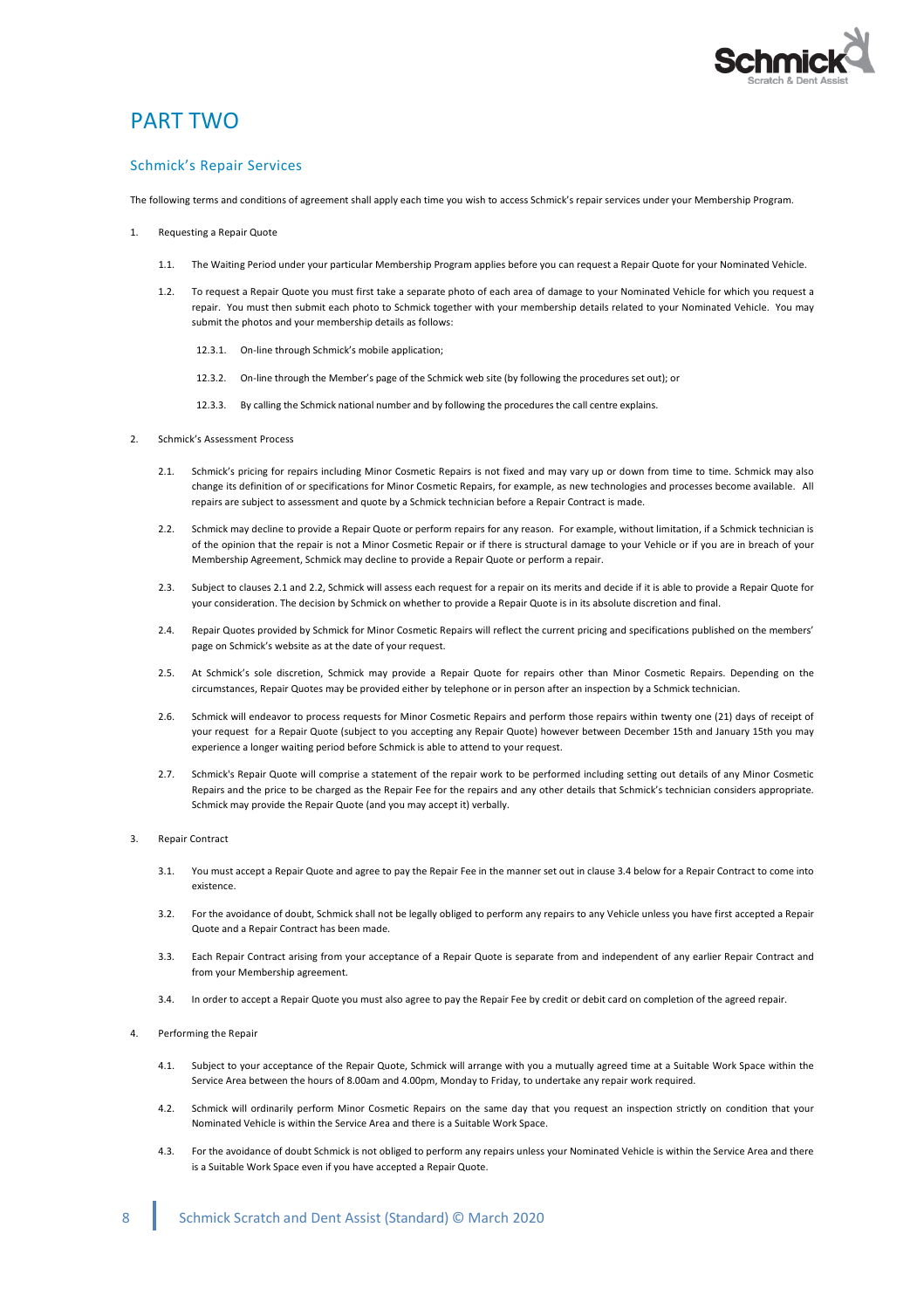

#### 5. Warranties

- 5.1. Australian Consumer Law The benefits to you under claus[e 5.2](#page-8-0) are in addition to the rights and remedies of the consumer under law in relation to the performance of repairs. Our services come with guarantees that cannot be excluded under the Australian Consumer Law. For major failures with the service, you are entitled: (a) to cancel your service contract with us; and (b) a refund for the unused portion, or to compensation for its reduced value. You are also entitled to be compensated for any other reasonably foreseeable loss or damage. If the failure does not amount to a major failure you are entitled to have problems with the service rectified in a reasonable time and, if this is not done, to cancel your contract and obtain a refund for the unused portion of the contract.
- <span id="page-8-0"></span>5.2. Schmick warranty – Schmick warrants all its workmanship to be free from defect or faulty workmanship for the period of your ownership of the Nominated Vehicle. Schmick will make good any defective or faulty workmanship if the defect or damage is attributable to faulty workmanship by Schmick. To make a warranty claim, please contact us at 1300 567 567. We will direct you to forward photos and a written description of the claimed defect by email or post (at your cost) to us a[t repairs@scratchanddentassist.com](mailto:repairs@scratchanddentassist.com) or 78 Allied Drive, Tullamarine Victoria 3043. You are responsible for any costs associated with claiming this warranty. Our warranty is subject to claus[e 5.3.](#page-8-1)
- <span id="page-8-1"></span>5.3. Limitations on Schmick warranties – Subject to any non-excludable rights which you may have under the Australian Consumer Law or any other contrary provision in consumer protection legislation the following provisions determine Schmick's liability under any warranty:
	- 12.3.4. Schmick keeps photographic and other records of our work performed and you agree that it may rely on those photographic and other records to determine the validity of any warranty claim by you in respect of the Nominated Vehicle.
	- 12.3.5. Schmick's warranty does not cover:
		- (a) faulty workmanship performed by third parties;
		- (b) any loss in value of the Nominated Vehicle, loss of your time, or vehicle use, or other consequential damage or loss as a result of any faulty workmanship;
		- (c) any damage or deterioration in the general condition of the Nominated Vehicle as a result of normal aging or usage wear and tear or exposure to the elements; and
		- (d) any damage or deterioration to any particular repair that we have made which is as a result of normal aging or usage wear and tear or through exposure to the elements or as a result of further damage being sustained to the repaired section of the Nominated Vehicle.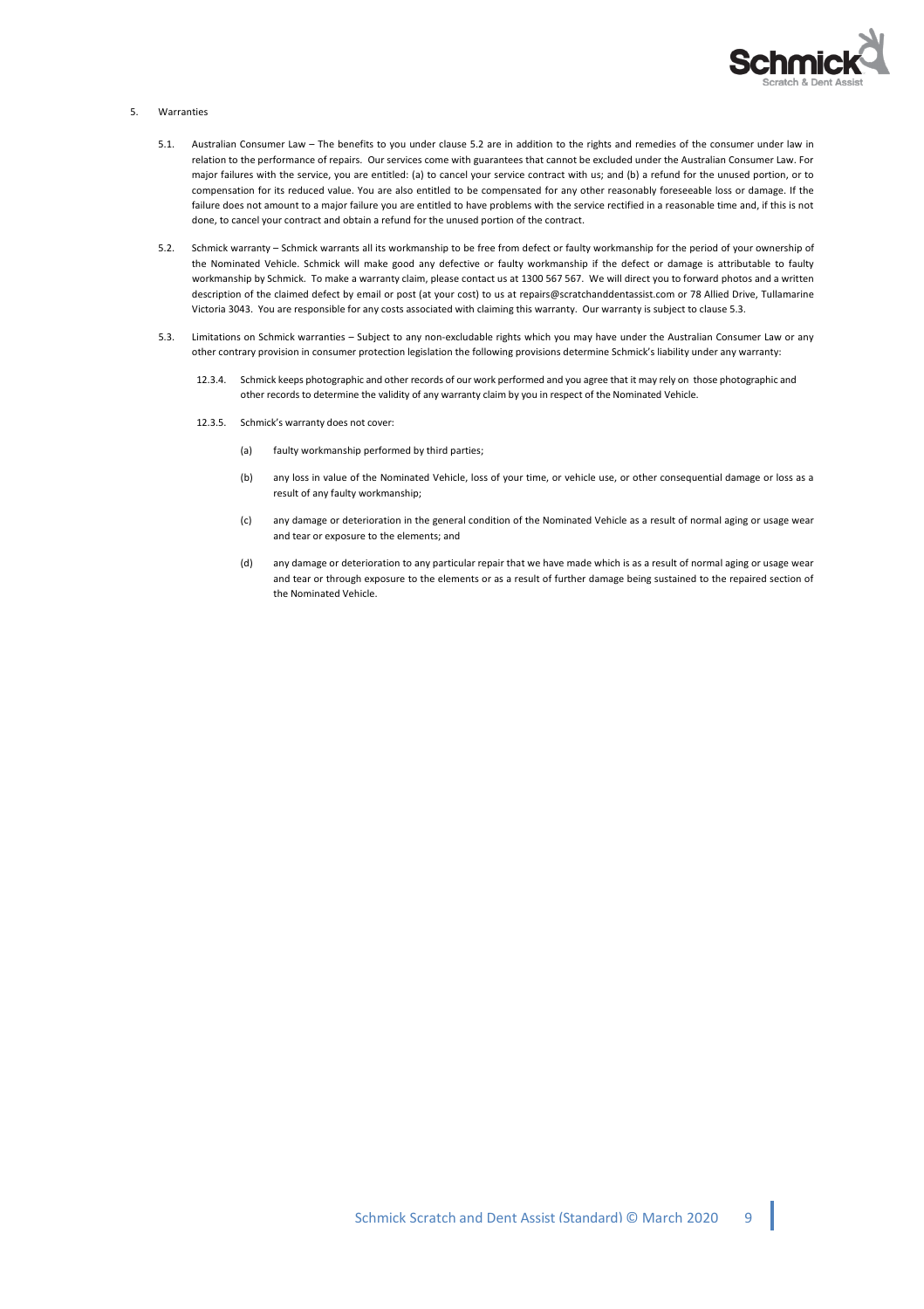

### PART THREE

### General Terms and conditions

- <span id="page-9-1"></span><span id="page-9-0"></span>1. Making changes to the General Terms and Conditions
	- 1.1. Schmick may from time to time make changes to the General Terms and Conditions in accordance with the following provisions:
		- 1.1.1. Changes may relate to the character nature or extent of Membership benefits under your particular Membership Program;
		- 1.1.2. Changes may relate to the type, range, description, specifications of repairs or other services and indicative or actual prices for repairs;
		- 1.1.3. Changes may relate to any provision of the Scratch and Dent Assist Membership Agreement or the Repair Contract or contracting procedures.
	- 1.2. Schmick will endeavour to ensure that any changes Schmick makes will enhance or improve your Membership Benefits and/or Schmicks' service offering or business practices and procedures, for example by the addition of new or expanded services, the introduction of new repair technologies, practices or processes, and maintaining market competitive pricing.
	- 1.3. Changes as they apply to your Membership Program for your Nominated Vehicle may be made by giving you prior notice of the changes by publication of such changes on the Schmick website and/or by publishing or issuing to you a new booklet setting out the General Terms and Conditions.
	- 1.4. Changes to the General Terms and Conditions shall take effect seven (7) days after the date of publication of the changes on the Schmick website.
	- 1.5. You will also be deemed to have accepted changes to the General Terms and Conditions if you request a repair service under your Membership Program after the date of publication of the changes on the Schmick website.
- 2. Definitions, Interpretation and Governing Law
	- 2.1. In these General Terms and Conditions, capitalised terms and expressions have the meaning given to them in the Glossary of Terms (Part Four).
	- 2.2. These General Terms and Conditions are separated into four parts. A reference to a numbered clause is a reference to that clause number within the same part of these General Terms and Conditions, unless otherwise specified.
	- 2.3. Headings used throughout this booklet are for convenience and ease of reference only and do not affect the meaning or interpretation of any provisions of these General Terms and Conditions.
	- 2.4. Each provision of these General Terms and Conditions can be separated. If any provision is invalid or unenforceable it may read down modified or deleted as required to give effect to the General Terms and Conditions.
	- 2.5. These General Terms and Conditions shall be governed by and construed in accordance with the laws of the State of Victoria and the Commonwealth of Australia and any claim made by one party against the other arising out of these General Terms and Conditions will be heard in Victoria and the parties submit to the exclusive jurisdiction of those Courts.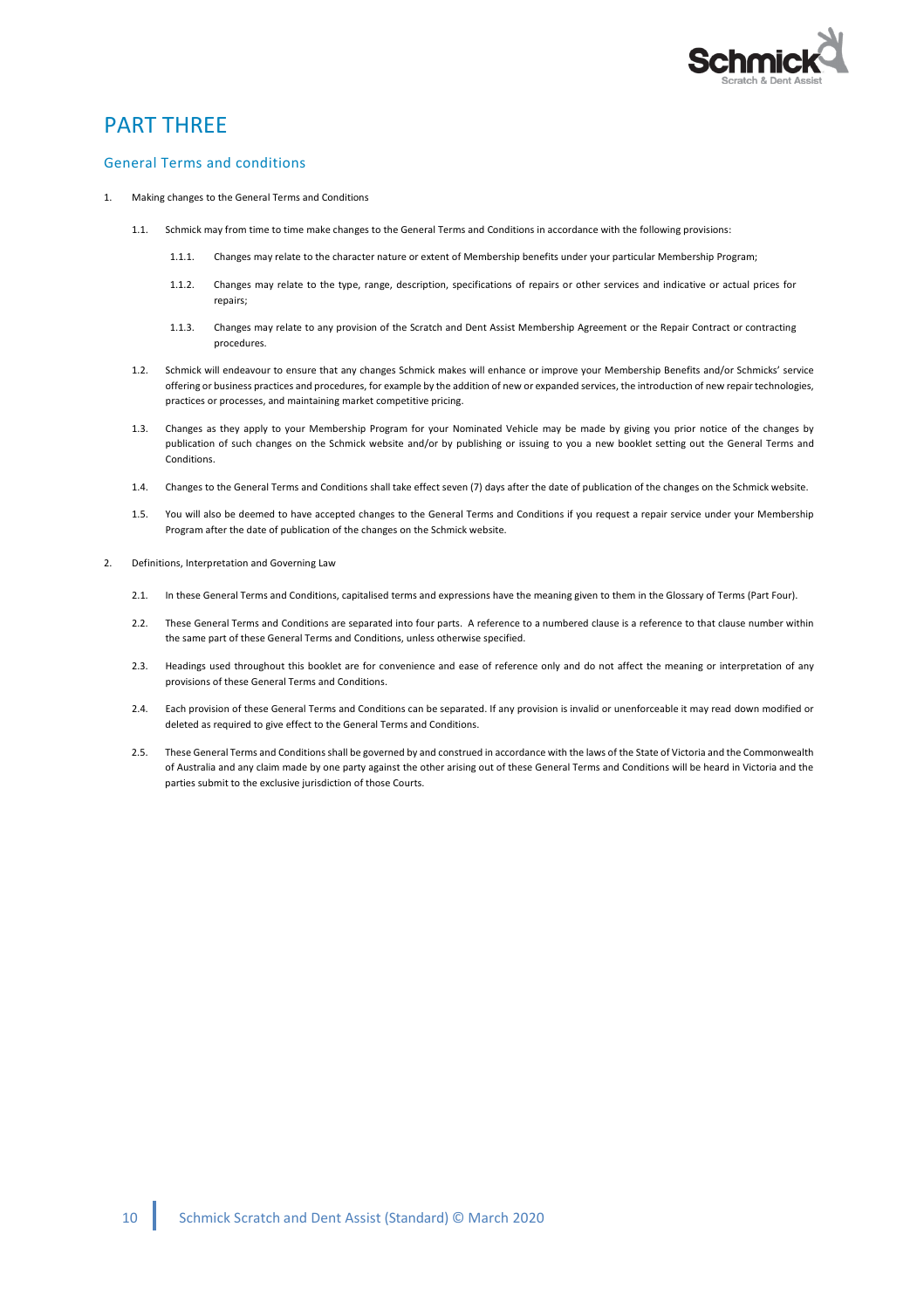

# PART FOUR

### Glossary of Terms

**Administration Fee** – means a fee of \$25 or such other revised administration fee as may be notified by Schmick from time to time which is payable by you in the event that you cancel your Membership under claus[e 11.3;](#page-5-2)

**Annual Membership** - means a Membership Program that has a term of twelve (12) Months;

**Annual Fee** - means the fee payable for an Annual Membership;

**Authorised Dealer** – means a registered motor car dealer approved of by Schmick authorised to enter your details and the details of your Vehicle into the Schmick Sales Portal;

**Authorised Person** – means a person acting on behalf of and with the approval of an Authorised Dealer and subject to Schmick's prior approval of that person;

**Approved Inspector** – means an auto repairer who Schmick appoints to inspect your Vehicle to assess if the Vehicle qualifies for a particular Membership Program;

**End Date** – means the last date of the Term of a Membership;

**General Terms and Conditions** – means this booklet comprising the Part One (Schmick Scratch and Dent Assist Membership Agreement), Part Two (Repair Services), Part Three (General Terms), and Part Four (Glossary of Terms), and all their parts and includes any updates, addendums, amendment and variation to this booklet or any of its parts that may be published by Schmick from time to time on the Schmick website or otherwise communicated to you;

**GST** – means any goods and services tax, value added tax or sales tax imposed on the sale or supply of goods, services and rights including but not limited to a tax imposed by the New Tax System (Goods and Services Tax) Act 1999 (C'th) and the related imposition Acts of the Commonwealth;

**Membership** – means the contractual rights and obligations as between you and Schmick as set out in this booklet under the heading Part One – Schmick Scratch and Dent Assist Membership Agreement and Membership Agreement refers to that agreement;

**Membership Benefits** – means the benefits set out in Part One (Schmick Scratch and Dent Assist Membership Agreement);

**Membership Fee** – means the payment you make in respect of your Membership for your Nominated Vehicle during the relevant Term, which may be on first joining a Membership Program and/or on renewal of your Membership for a further Term;

**Membership Program** – means the range of repair services including any features or benefits designated as being available for your Nominated Vehicle under any particular Membership Program subject to any rules conditions or constraints related to that Membership Program. Membership Programs (Standard) may comprise the Schmick Gold, Schmick Platinum or any other program developed by Schmick and as varied from time to time;

**Membership Program Schedule** – means the schedule to your Membership Program settling out the particular details of your Membership;

**Minor Cosmetic Repair**– means the repairs available under a particular Membership Program which may include the following or additional or alternative repairs as specified by Schmick from time to time where each service described below relates to an individual repair: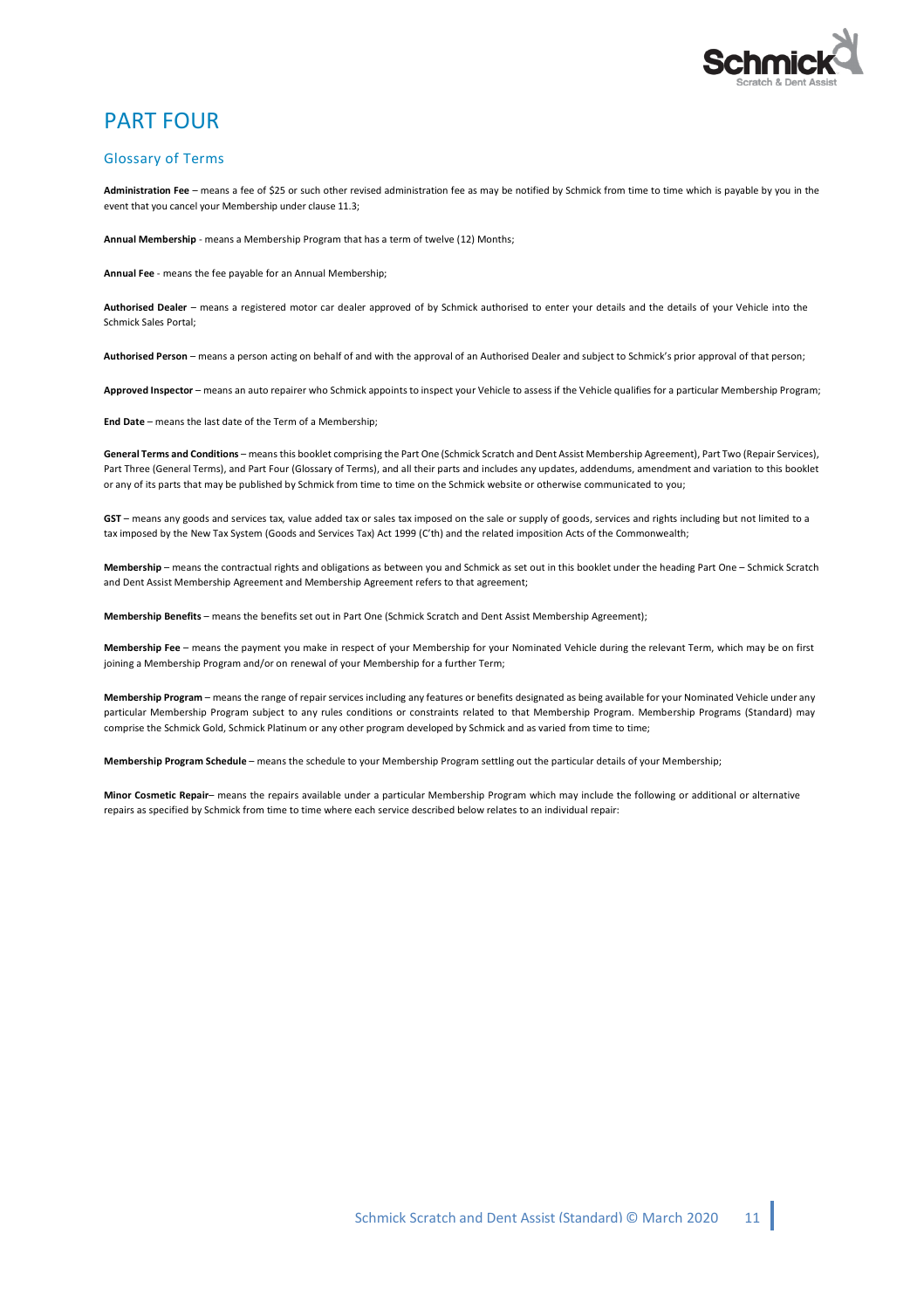

# Minor Cosmetic Repairs Table

| Repair type                                      | <b>Repair Description</b>                                                                                                                                                                                                                                                                                                                                                                                                                       |
|--------------------------------------------------|-------------------------------------------------------------------------------------------------------------------------------------------------------------------------------------------------------------------------------------------------------------------------------------------------------------------------------------------------------------------------------------------------------------------------------------------------|
| <b>Bumper Bar Scratch</b><br>or Scrape           | Repair one scratch or scrape up to 500mm in length and 20mm in depth by reshaping, fine filling, flattening, base coat, colour<br>match, respraying and blending. (Excludes non-painted textured plastic bumper bars, metal bumper bars and any damage that<br>has caused structural).                                                                                                                                                          |
| Deep Scratch and /<br>or Dent on metal<br>panels | Repair a single scratch or dent with paint damage larger than 3mm and less than 60mm in diameter and 10mm in depth on a<br>vertical painted metal panel by flattening, fine filling, base coat, colour match, respraying & blending. (Damage must be<br>contained to one panel and excludes dents that have damaged the style line – refer Cosmetic Touch Ups for paint damage less<br>than 3mm. Expressly excludes bonnet, roof and boot lid.) |
| Surface<br>Scratches/Marks                       | Repair surface scratches on up to 4 panels that have not cut through the clear coat using professional cutting compounds and<br>process.                                                                                                                                                                                                                                                                                                        |
| <b>Body Pressure Dents</b>                       | Repair one pressure dent up to 60mm in diameter on any flat panel where the paint has not been chipped or damaged.<br>(Excludes dents on style lines and metal folds).                                                                                                                                                                                                                                                                          |
| Alloy Wheel<br>Scrapes/Scuffs                    | Repair scratch or scrape on one alloy wheel (or up to two hubcaps) by repairing damaged area, colour match, respraying and<br>blending. Machine finished wheels may lose the fine machine lines. (Excludes Chrome & High Polish finished wheels and deep<br>gauges where in the opinion of Schmick the integrity of the wheel is compromised). Optional for Schmick Gold Membership<br>Program and Schmick Platinum Membership Program.         |
|                                                  | By electing to accept Schmick repairs to your machine finished wheels, you acknowledge that our processes mean we are<br>unable to replicate the machine finish and as such your wheels may lose the fine machine finish lines once repaired.                                                                                                                                                                                                   |
| Side Mirror Scratch<br>or Scrape                 | Repair paint scratches or scuffs on side mirror casing by flattening, fine filling, colour match & respraying. (Excludes chrome<br>finished casings, lights and indicator lenses).                                                                                                                                                                                                                                                              |
| Body Kit Scratch or<br>Scrape                    | Repair one Scratch or Scrape up to 500mm in length and 20cm in depth on a plastic spoiler, side skirts and bumper strip by<br>fine filling, flattening, base coat, colour match, respraying & blending. Optional for Schmick Gold Membership Program.                                                                                                                                                                                           |
| Cosmetic<br><b>Touch Ups</b>                     | Cosmetically repair up to 20 stone chips up to 3 mm in diameter by colour matching, filling and sealing each chip to<br>prevent corrosion. Damage will still be slightly visible. (Excludes stone chips on vehicles that have 3 layer pearl<br>paintwork).                                                                                                                                                                                      |
| Interior tears                                   | Repair one tear in leather and vinyl seats and arm rests up to 80mm in length and 5mm in width (Excludes wear and tear<br>parted seams, damage on a seam or stitching, or damage to instrumentation panel, headliner or to steering wheel).                                                                                                                                                                                                     |

\* Repair Quotes provided by Schmick for Minor Cosmetic Repairs will reflect the current pricing and specifications published on the member's page on Schmick's website as at the date of your request.

Minor Cosmetic Repairs specifically exclude:

- (1) Any damage that exceeds the size parameters as set out in the repair descriptions under the Cosmetic Repairs table in the Glossary;
- (2) The replacement of damaged stickers and decals, specialised paintwork and body wraps;
- (3) Non colour coded vehicle trims and mouldings. These include chrome and metal effect and textured plastic;
- (4) Any replacement parts and trimmings;
- (5) Repair of rust damage or hail damage;
- (6) Structural damage, including without limitation structural damage
- 12 Schmick Scratch and Dent Assist (Standard) © March 2020